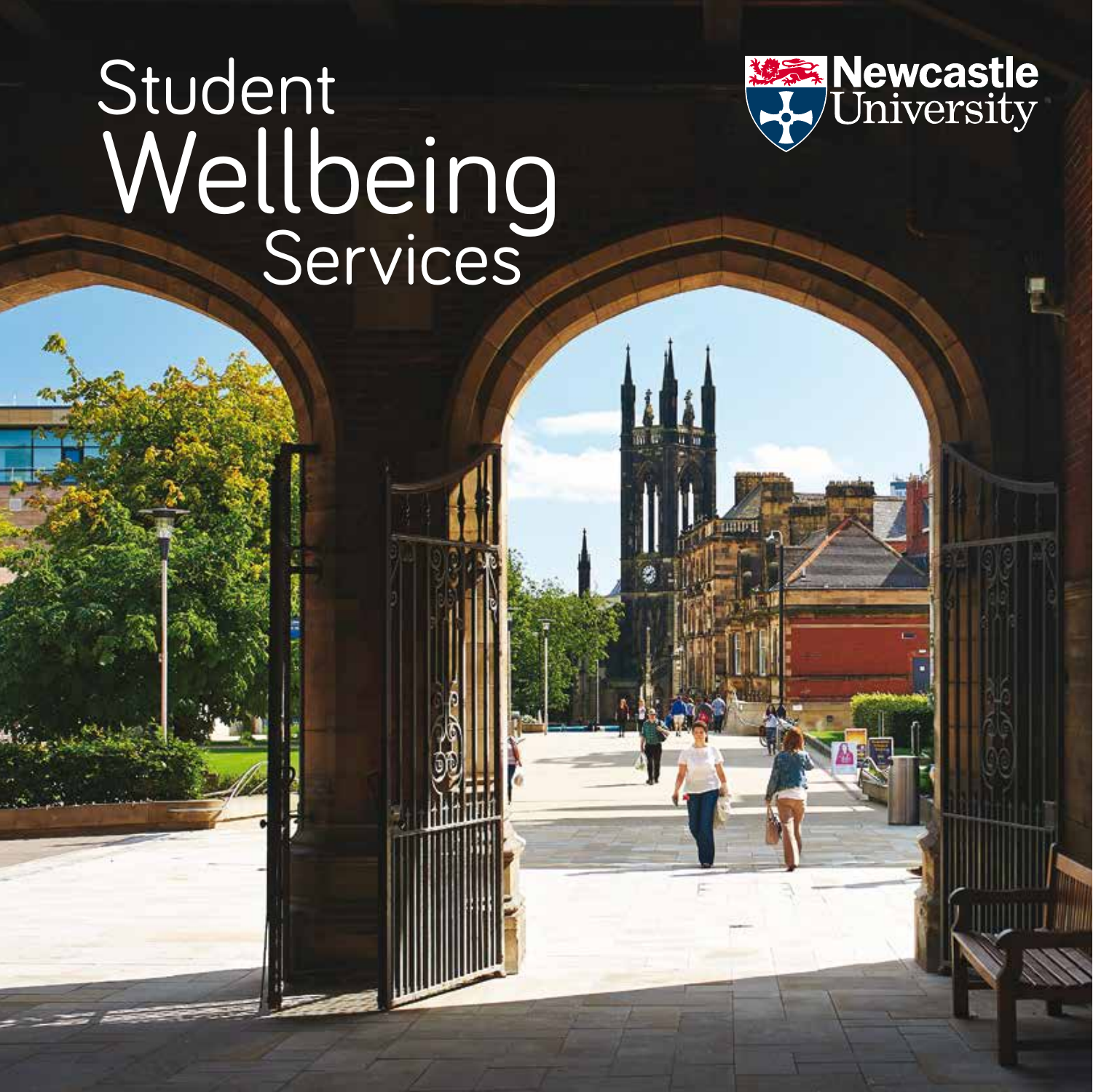# Student Wellbeing Services

**02**

Your personal tutor is your first point of contact for practical advice or direction on academic and non-academic matters.1 Alongside this, Student Wellbeing Services provide information, advice and guidance on a wide range of student support issues, allowing you to maximise your potential whilst at university. The services are without charge and are available to all current students.

Student Wellbeing Services are located in King's Gate – an accessible site at the heart of the campus. The Helpdesk for our services is on level 2 of King's Gate and is managed by the Interaction Team. The team will be able to answer many of your questions directly, provide expert advice and signpost you to colleagues, if needed.

The Helpdesk is open 09.00 – 17.00 on weekdays (except on Wednesdays when it opens at 10.00). All of the services are open throughout the year. except on bank holidays and during the University Christmas closure.

To enquire about any of the information featured in this brochure please contact us:

**Tel: +44 (0) 191 208 3333 Web: www.ncl.ac.uk/students/wellbeing**

1. See Framework for Personal Tutoring: **www.ncl.ac.uk/ltds/ student/tutoring/studentinfo**

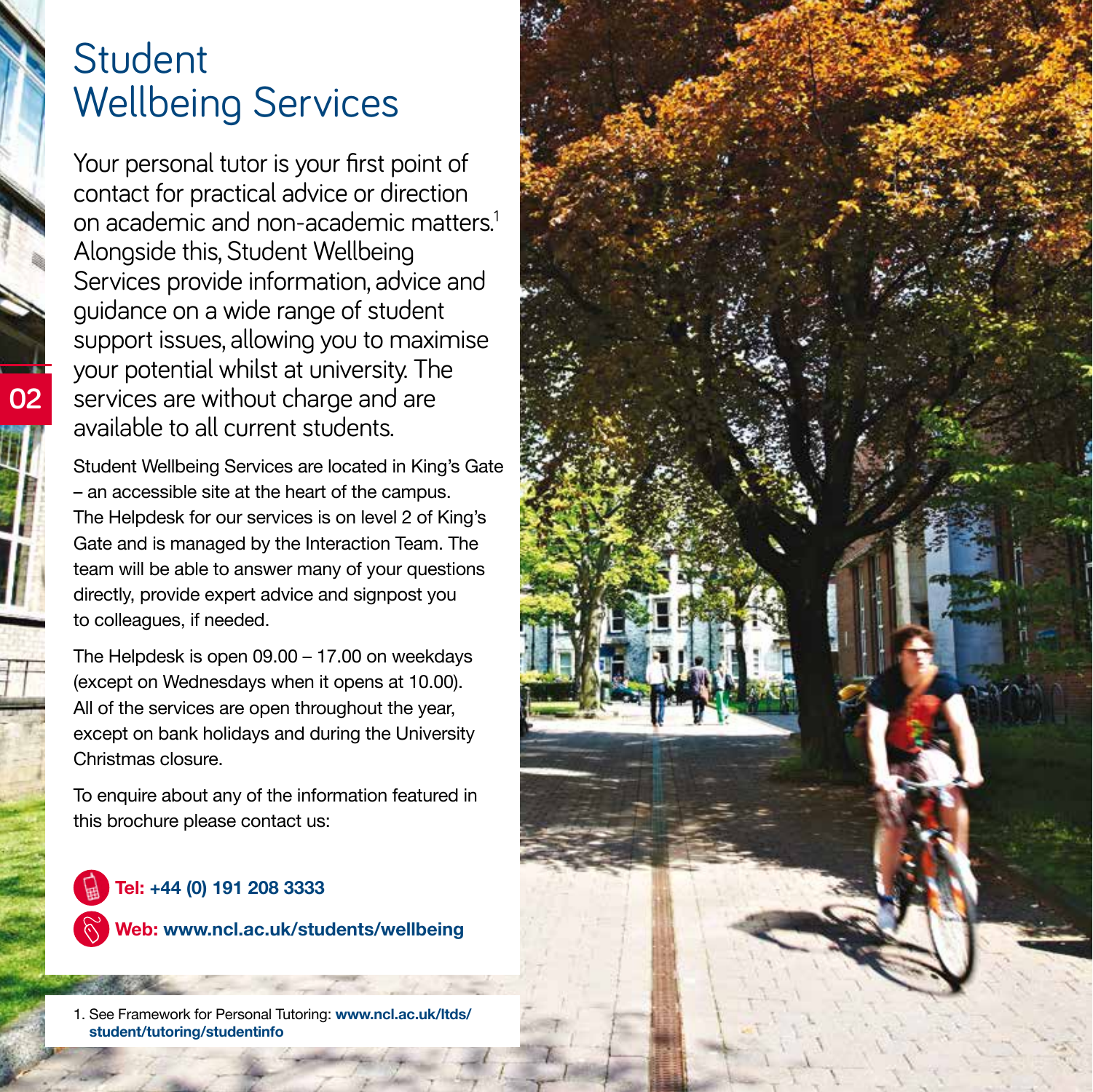





## **Contents**

- **....**Help with your finances
- **....**Support for disabled students
- **....**Specialist learning support
- **....** Support for students with long-term mental health conditions
- **....**Disabled Students' Allowances
- **....** University Centre for Assessments at Newcastle (UCAN)
- **....**Counselling and therapeutic support
- **....**Religion, faith and spirituality
- **....**Support for exchange and study abroad students
- **....**Student Wellbeing events
- **....**Healthcare
- **....**Other support for students at Newcastle



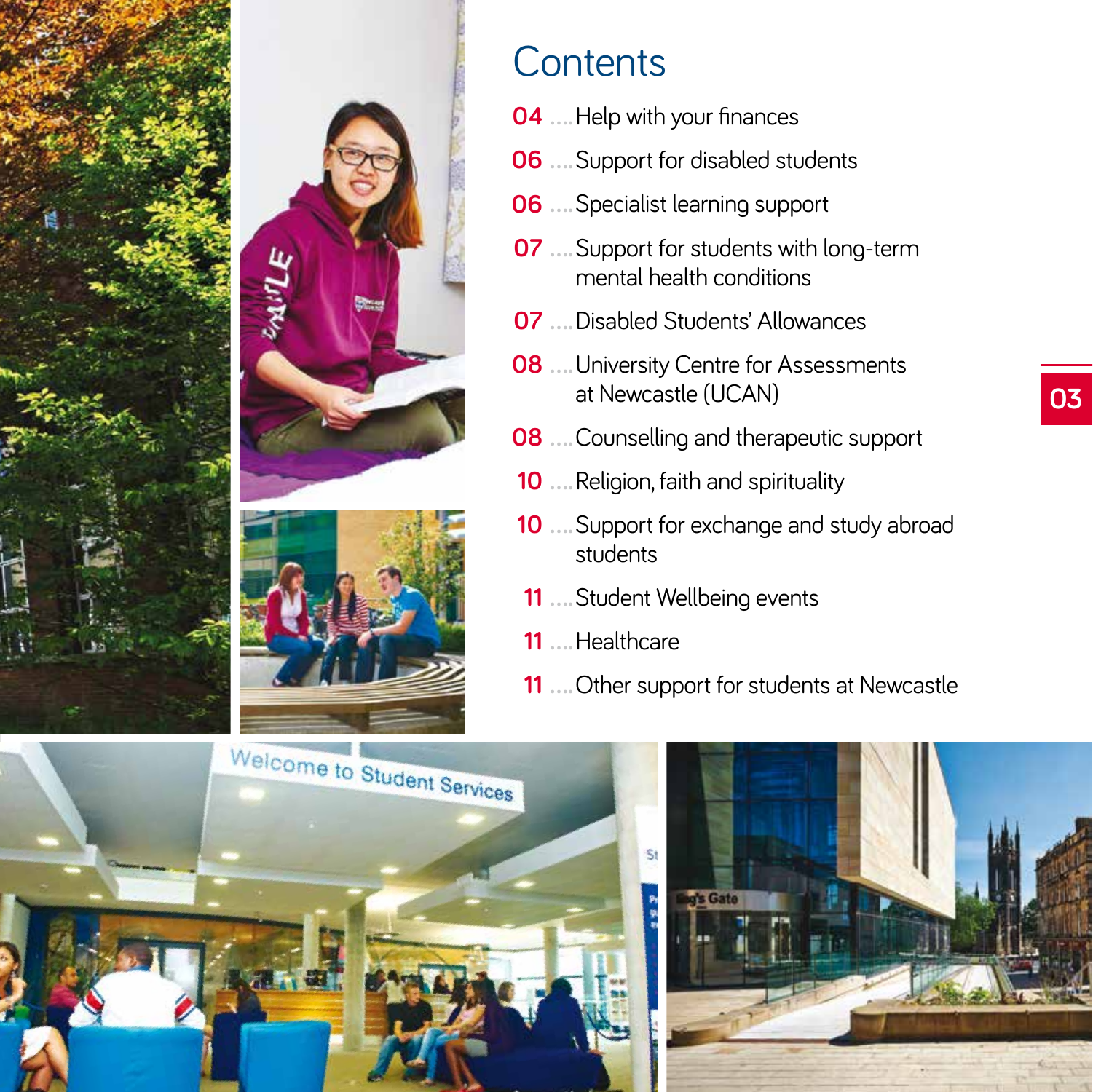

## **Help with your finances**

The Student Finance Advisers can provide information, advice and guidance to students at all stages of your university career. The range of support includes help with budgeting and money management, assistance with student finance issues and information about sources of university and external funding. One-to-one appointments can be arranged and weekly drop-in sessions are available. The Advisers can also provide group sessions and workshops upon request.

The Student Finance Advisers do not offer debt management advice or advice about benefits. If you require help managing debts or information about benefit entitlement you should contact the Student Advice Centre in the Students' Union.

**Follow us on Twitter @NCLMoneyMatters**

#### Student Financial Support Fund

The Student Financial Support Fund is provided by the University to give discretionary financial assistance to UK students. It can help if you are experiencing unexpected financial difficulties, ensuring you can participate in higher education regardless of financial circumstances. Funding cannot be awarded to assist students with the payment of tuition fees. Successful applicants may receive either non-repayable awards or repayable loans depending upon circumstances.

#### Financial Assistance Fund

The Financial Assistance Fund is provided by the University to allow discretionary financial assistance to be given to International and non-UK EU students who experience unexpected financial difficulties due to circumstances outside their control. Applicants must be able to demonstrate that they had adequate funding in place at the start of their course. Funding cannot be awarded to assist students with the payment of tuition fees. Successful applicants may receive either nonrepayable awards or repayable loans depending upon circumstances.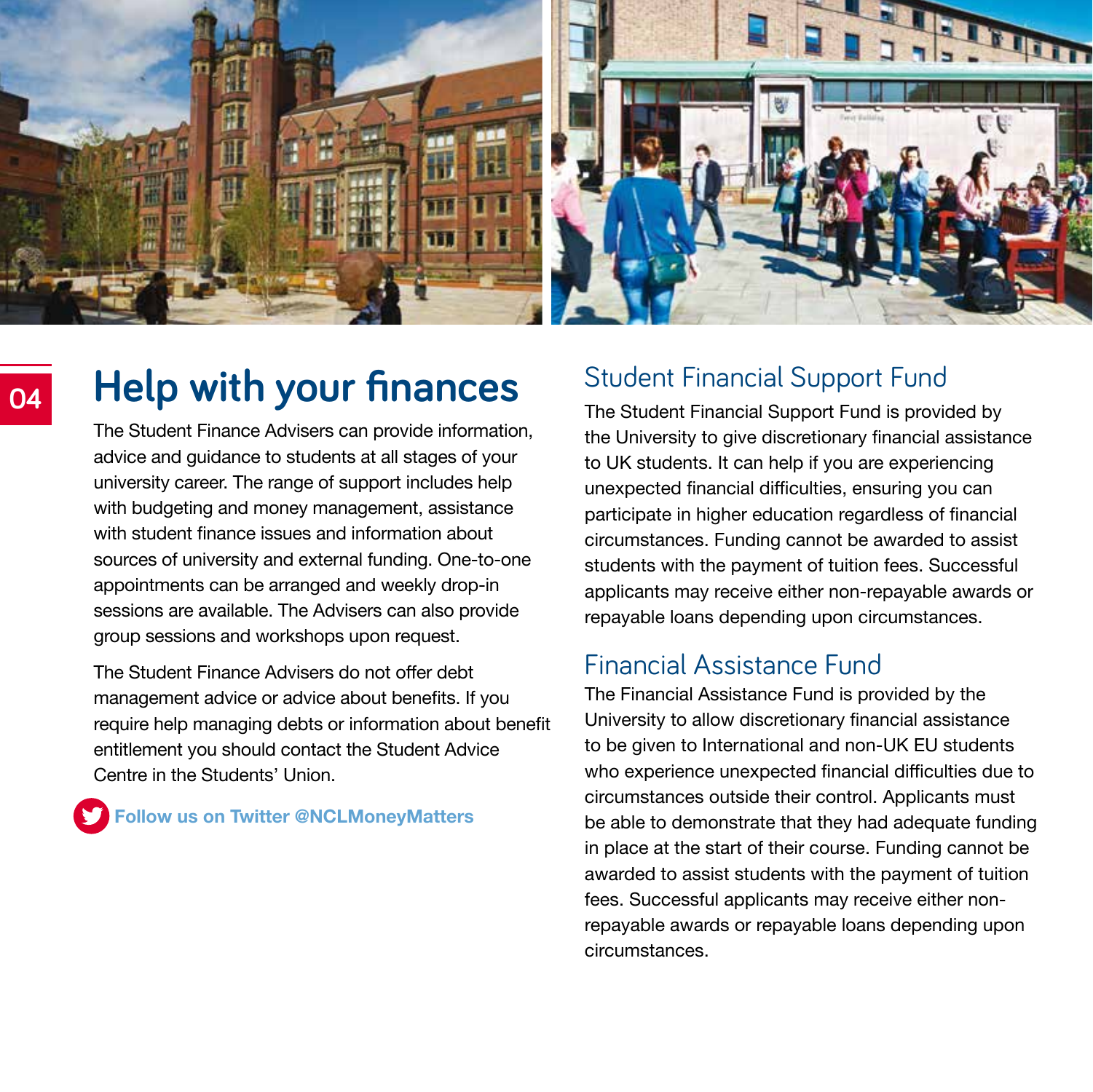

**"Thank you so much for deciding the outcome so quickly and for helping me in my time of need. I really appreciate your efforts and the funding I was awarded. One of the best student services for its efficiency and helpfulness."**



#### Short-term emergency loans

Short-term emergency loans are available on a discretionary basis to assist registered students who experience a delay in funding or who suffer an immediate financial crisis. Usually only a small sum will be loaned to cover essential living costs but the loans are interest free. If you wish to apply for an emergency loan contact us by calling **0191 208 5679** or **0191 208 3760**.

#### Student parents

Full-time UK undergraduate students who have children and a household income of £35,000 or less are eligible to receive an income assessed bursary to help with the extra costs associated with being a parent and a student. To be eligible you must have applied to your assessment authority (Student Finance England or equivalent) and be income assessed. You will be required to complete a short application form and also provide a birth certificate for each of your children.

#### Other financial support

The University is approved to participate in the US Federal Loan Program and the Canadian Loan Program, enabling eligible American and Canadian students to access financial support. A range of bursaries and scholarships of differing values are offered to both UK and EU undergraduate students. The University also has a number of postgraduate scholarships available.

For more details on the loan programs and the University's bursaries and scholarships, please see **www.ncl.ac.uk/students/wellbeing**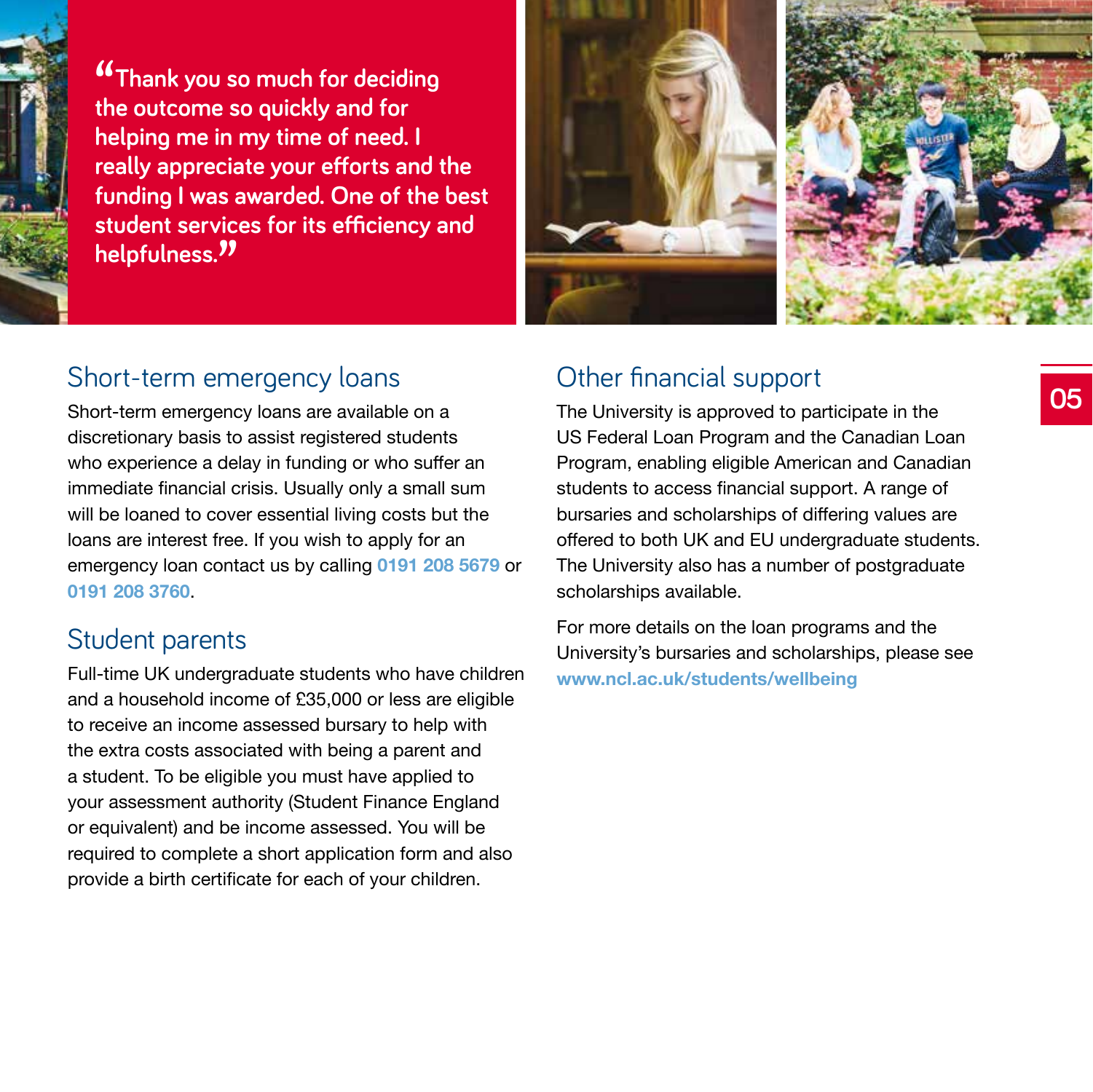**"I received disabled student support. The level of consideration and thoughtfulness was particularly good and professionally handled."**



## **Support for disabled students**

**06**

Advice, information and guidance is available to disabled applicants and current students. This can include students with a disability, a long-term medical condition and students with a sensory impairment.

Disability Advisers will help you identify your learning needs and offer guidance on how to access appropriate resources, software and support. Some support will be provided directly by Newcastle University whilst some other specialised equipment, assistive software or mentoring may be funded through Disabled Students' Allowances (DSAs) for eligible UK students. Disability Advisers can also offer assistance with the application process for DSAs. See Disabled Students' Allowances section for more detail

Disability Advisers can liaise with academic schools over students' support requirements and also with the examinations office regarding additional examination arrangements. Disabled applicants can get advice on accommodation issues and campus accessibility.

In addition to one-to-one appointments, drop-in sessions are offered to disabled students. For students with mental health issues an alternative appointment system is available, please see pages 7-8 for details.

**Email: disabilityadvisor@ncl.ac.uk**

# **Specialist learning support**

Advice and information is offered to students and applicants who have a specific learning difficulty (SpLD) such as dyslexia/dyspraxia, Autistic Spectrum Disorder or AD(H)D. Students with a SpLD will require a full diagnostic assessment, which was conducted at age 16 or over. Specialist Learning Advisers will help you identify your learning needs and offer guidance on how to access appropriate resources, software and support. Some support will be provided directly by Newcastle University whilst some other specialised equipment, assistive software, mentoring or tuition may be funded through Disabled Students' Allowances (DSAs) for eligible UK students. Advisers can also offer assistance with the application process for DSAs. See Disabled Students' Allowances section for more detail.

The Specialist Learning team liaises with the examinations office regarding additional examination arrangements and with academic schools over students' support requirements. Specialist Learning Advisers also offer one-to-one study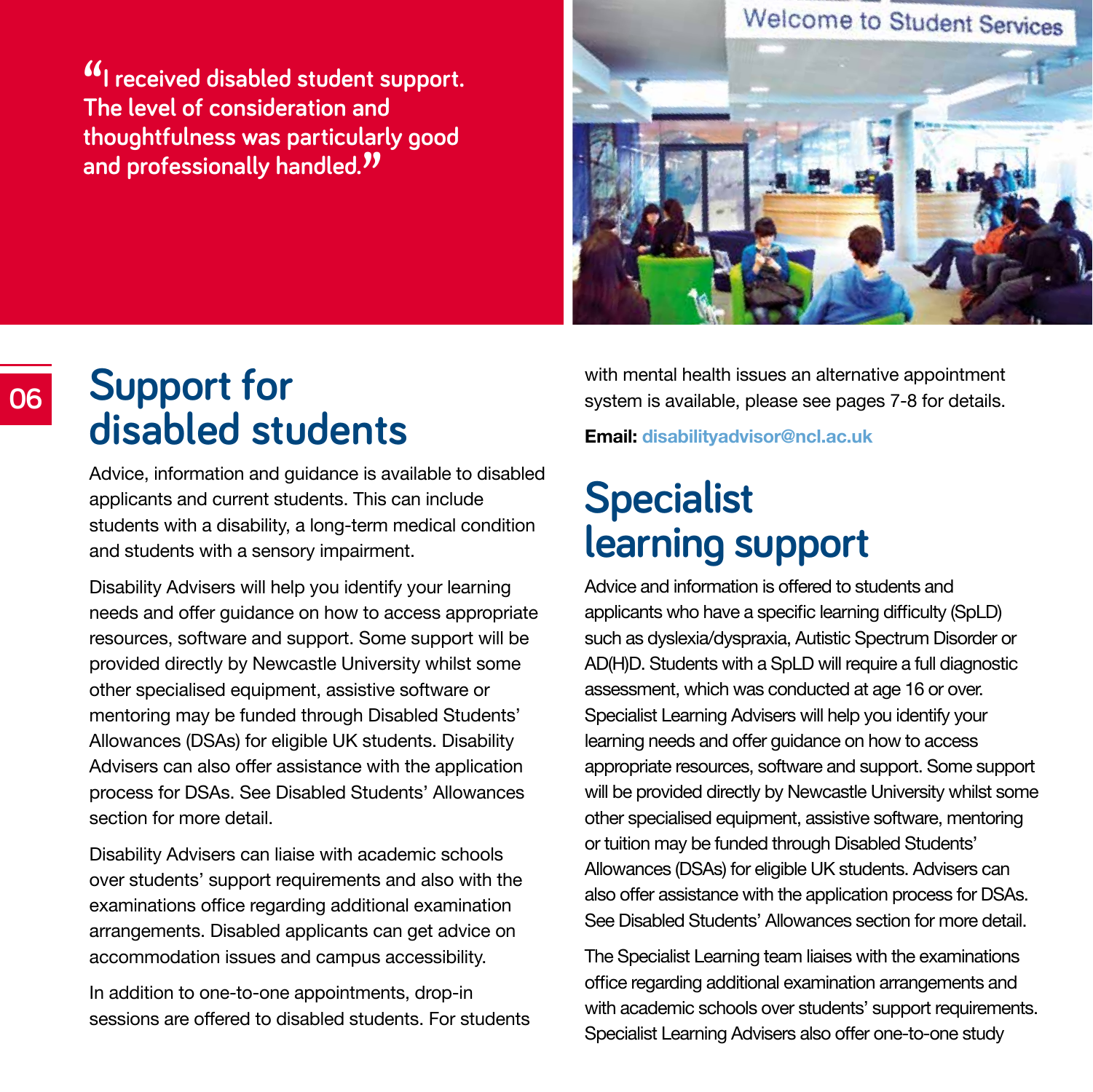**"If it hadn't been for the support you gave me, I wouldn't have been able to do this Masters. Your understanding of what it's like to be dyslexic is a very rare quality and I will be forever amazed at your ability to understand my thoughts even when I had not written them clearly!"**



skills support. These sessions can include strategies to improve organisational/time management skills, as well as techniques to improve essay writing, reading and revision. Please note that there is a high demand for one-to-one support and although every effort is made to allocate tutors as quickly as possible, there may be a waiting list.

**Email: specialistlearning@ncl.ac.uk**

# **Support for students with long-term mental health conditions**

Students who have a long-term mental health condition may be eligible to access input from our Mental Health Adviser Team. If you disclose a long-term mental health condition, supported by medical evidence, you may be able to have access to reasonable adjustments and support to help you engage in your studies. This may include liaising with academic schools about student support recommendations and also with the examinations' office regarding additional examination arrangements.

If you are a UK student, you may also be eligible to apply for Disabled Students' Allowances (DSAs). See Disabled Students' Allowances section for more detail.

The Mental Health Adviser Team does not offer specialist treatment for students with long-term mental health conditions as these are provided by specialist mental health services in the NHS. If you are accessing input from the Mental Health Adviser Team then you may be offered advice about how to access external specialist mental health assessment and treatment services.

**Email: mentalhealthadvisor@ncl.ac.uk**

# **Disabled Students' Allowances**

Disabled Students' Allowances (DSAs) are aimed at helping eligible UK students to access higher education. You can apply for DSAs if you have a disability, a longterm health condition, a mental health condition or a specific learning difficulty.

DSAs are provided in addition to other student finance and can help pay for additional study-related costs you may have because of your diagnosis including contributions towards specialist equipment, such as assistive software. Disabled Students' Allowances do not have to be repaid and the support awarded is based on your individual needs rather than your household income.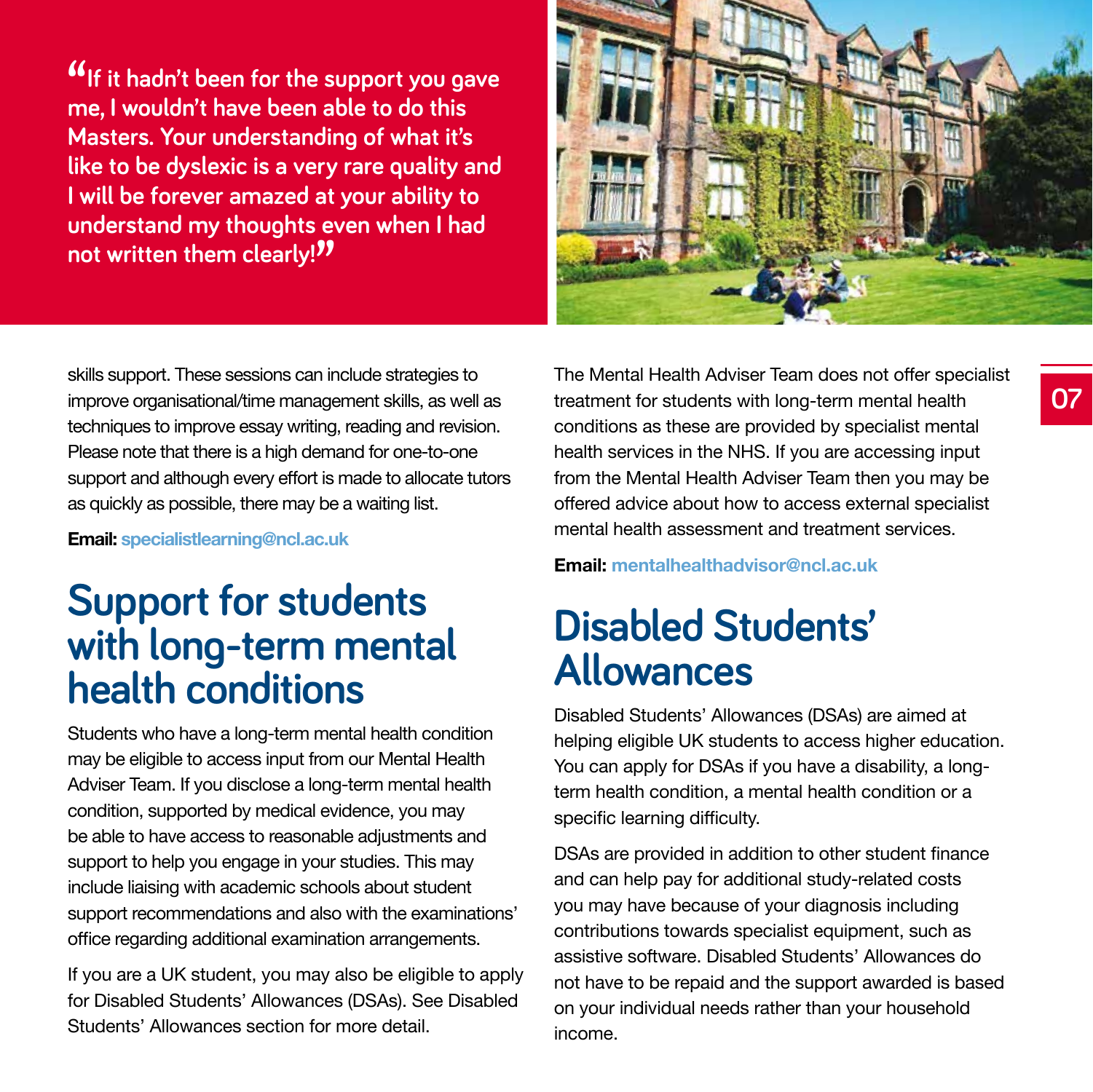

**"Therapy has been incredibly helpful for me and it has actually had a great impact on my university experience in a very positive way. I feel like I can finish my studies now and continue my life having a whole new understanding of who I am. I am incredibly thankful for this experience."**

You won't automatically get DSAs – you will need to provide medical evidence of your long-term condition and how it impacts upon your studies. When you apply for DSAs, your funding body may ask you to have an assessment to establish exactly what support is required. This assessment will be carried out by an assessor with specialist experience at a designated centre, the cost of the assessment will be met through DSAs.

## **University Centre for Assessments at Newcastle** (UCAN)

This is an accredited assessment centre set up to meet the assessment needs of disabled students to enable them to access Disabled Students' Allowances (DSAs). UCAN provide a professional assessment service to students with, for example, visual/hearing impairments, medical conditions, mobility issues, mental health and specific learning difficulties. To arrange an appointment contact UCAN by telephone on **0191 208 3799** or by email at **assessments@ncl.ac.uk**

## **Counselling and therapeutic support**

The aim of the service is to support your academic success through provision of short-term therapeutic interventions and to facilitate access to specialist mental health care, when necessary. During the assessment appointment we will discuss the range of support we offer and which option might best suit your particular needs. This could include individual or group work, signposting to other specialist University services or referral to services outside the University. Sometimes the assessment appointment can resolve the current concern and you may not need any further support.

#### Assessment appointments

You can make an assessment appointment by phone, by web form or in person at the Helpdesk on level 2 of King's Gate. It is important that you arrive 15 minutes before your appointment time in order to complete the necessary forms.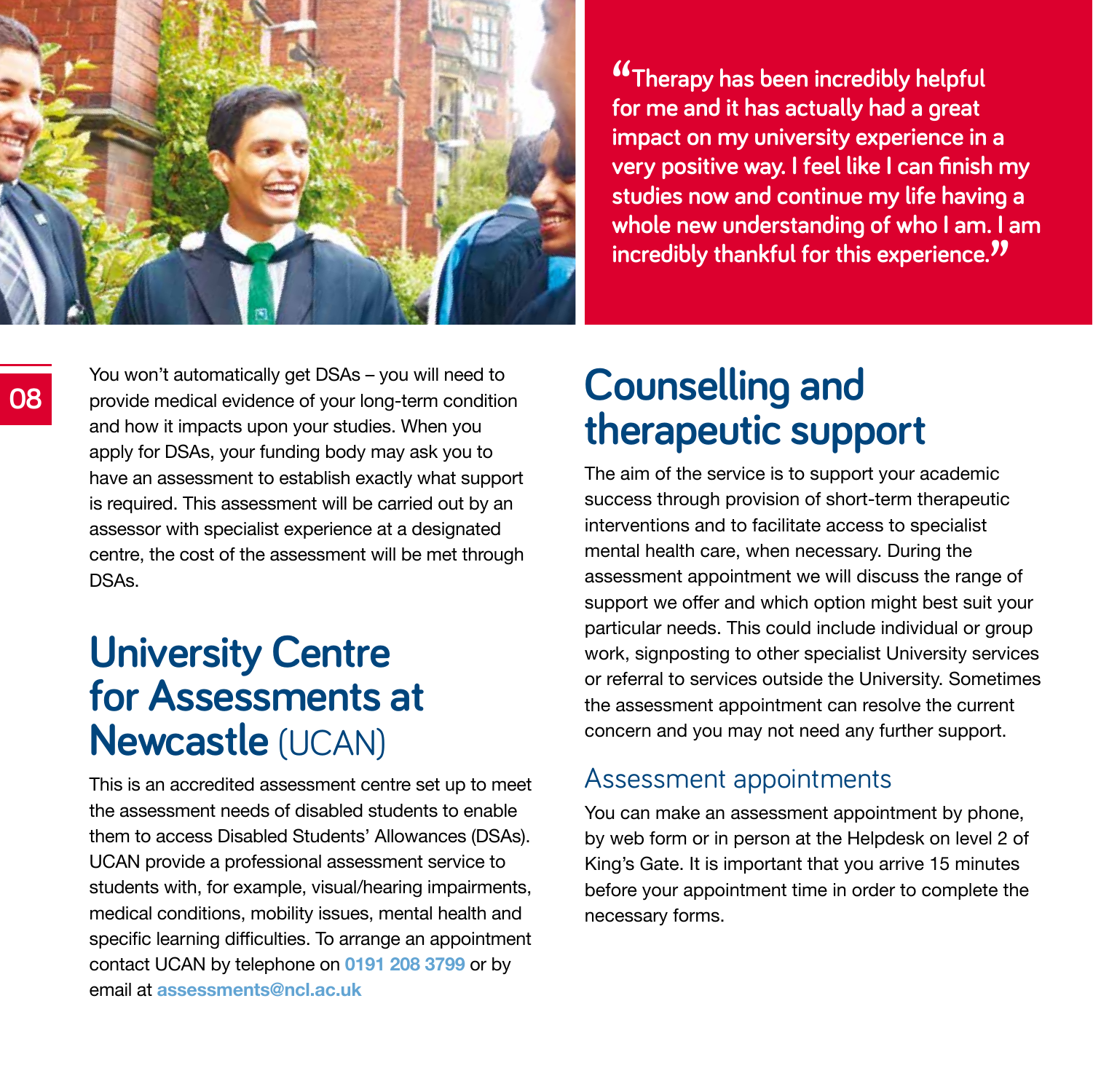

#### Self-help resources

You can access a wide range of self-help leaflets and factsheets via our web pages; we also provide links to specialist national and local services. Visit the 'resources' section at **www.ncl.ac.uk/students/ wellbeing** for more details.

#### Group work

We offer a changing programme of group work including, for example, Butterflies and Knots – how to cope with anxiety. The group is psychoeducational, based on Cognitive Behavioural Therapy (CBT). We use a blend of information-giving and exercises to bring the theory to life and stimulate discussions.

#### One-to-one sessions

Talking to a therapist can help with a variety of problems from the past or present (for example, stress, loss, depression, eating distress, anxiety and relationship difficulties). Therapists do not give advice but the therapeutic process can enable an increased understanding of yourself and the choices you have. We offer up to six individual sessions. Various types of therapy are available for students experiencing mental

health difficulties; more information is available at **www.ncl.ac.uk/students/wellbeing**

#### Online counselling

Online counselling is provided in addition to our face-to face counselling service.

You may choose online counselling if you find it easier to write about thoughts and feelings in an email or via instant messaging.

#### Support for family and friends

If you are a parent, family member or friend of a Newcastle University student and are concerned about their mental health, you can contact Student Wellbeing during office hours for advice.

More about this consultancy service is available on our web pages.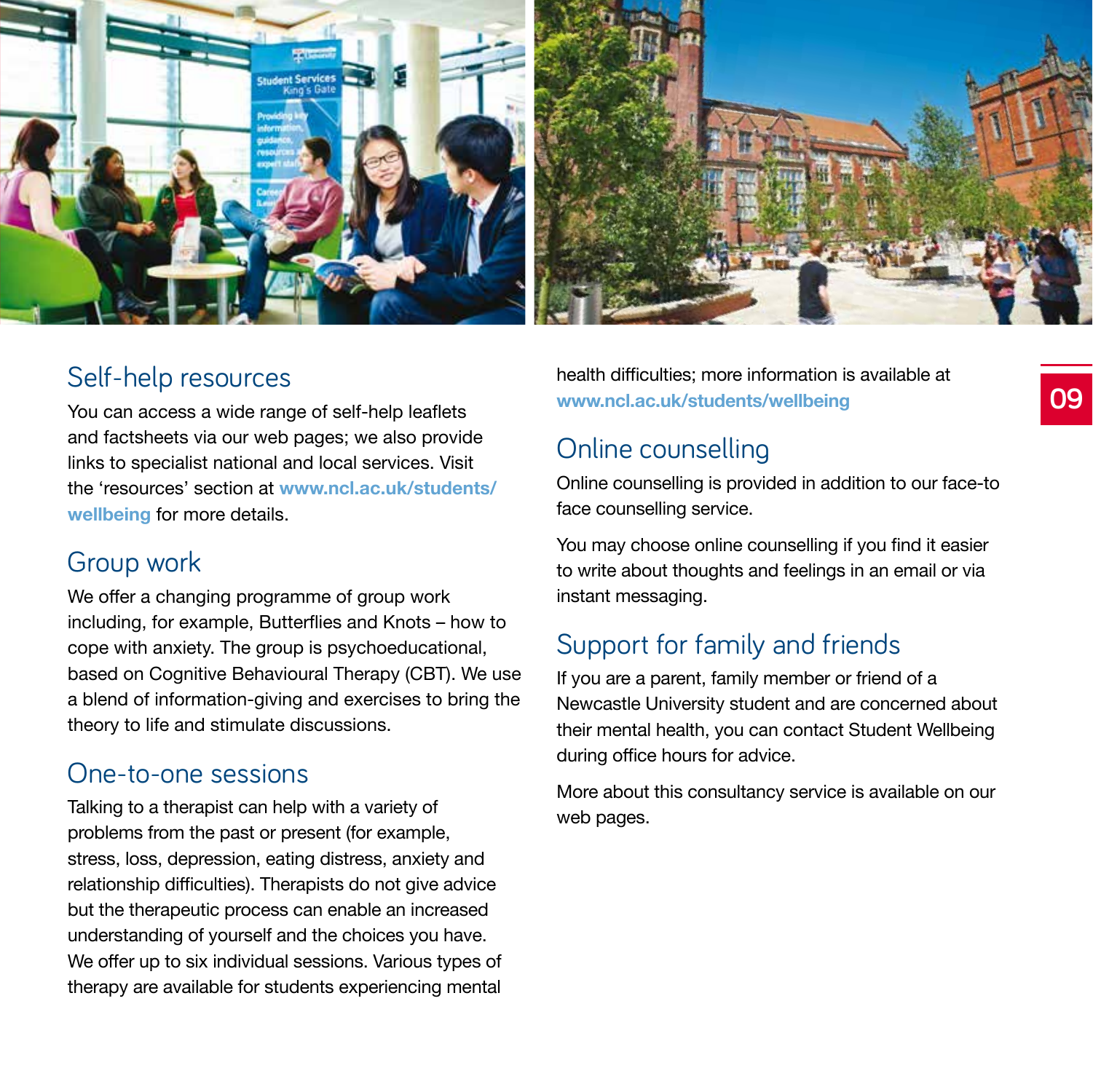# **Religion, faith and spirituality**

#### **Chaplaincy**

Chaplaincy is the term given to a group of Chaplains – representatives of a variety of faiths. It also describes what we do – offering support, encouragement and challenge, both practically and spiritually. Our support is open to students of any faith or none. Students are welcome to visit the chaplaincy at any time.

#### Places of worship

All of the major world faiths have places of worship in Newcastle. We are well placed to signpost students to appropriate faith communities; see our guide for more details **www.ncl.ac.uk/chaplaincy/places**

#### Faith and spirituality

Among other things, the Chaplains offer opportunities for prayer and worship, confidential listening and support, faith exploration, spiritual accompaniment, meditation and discussion.

For further information about the chaplaincy please telephone **0191 208 6341** or email **chaplaincy@ncl.ac.uk**

# **Support for exchange and study abroad students**

#### Going abroad

Academic exchange co-ordinators, based in each school, are your first port of call if considering an exchange activity. Alongside this, the Student Mobility Team supports students throughout the process. Student exchange programmes are a great way to learn about different cultures and experience life in a different country – all while continuing your studies. We have exchange programmes that allow international students to study at Newcastle for up to a year as well as opportunities for our current students to go abroad. More information is available at **www.ncl.ac.uk/mobility**

#### International integration

The International Student Integration Officer is responsible for organising a programme of events, activities and initiatives throughout the year to support the integration of non-UK students on campus and in the wider community. Activities include International Welcome Week and support for HOST (an organisation that links international students with UK residents).

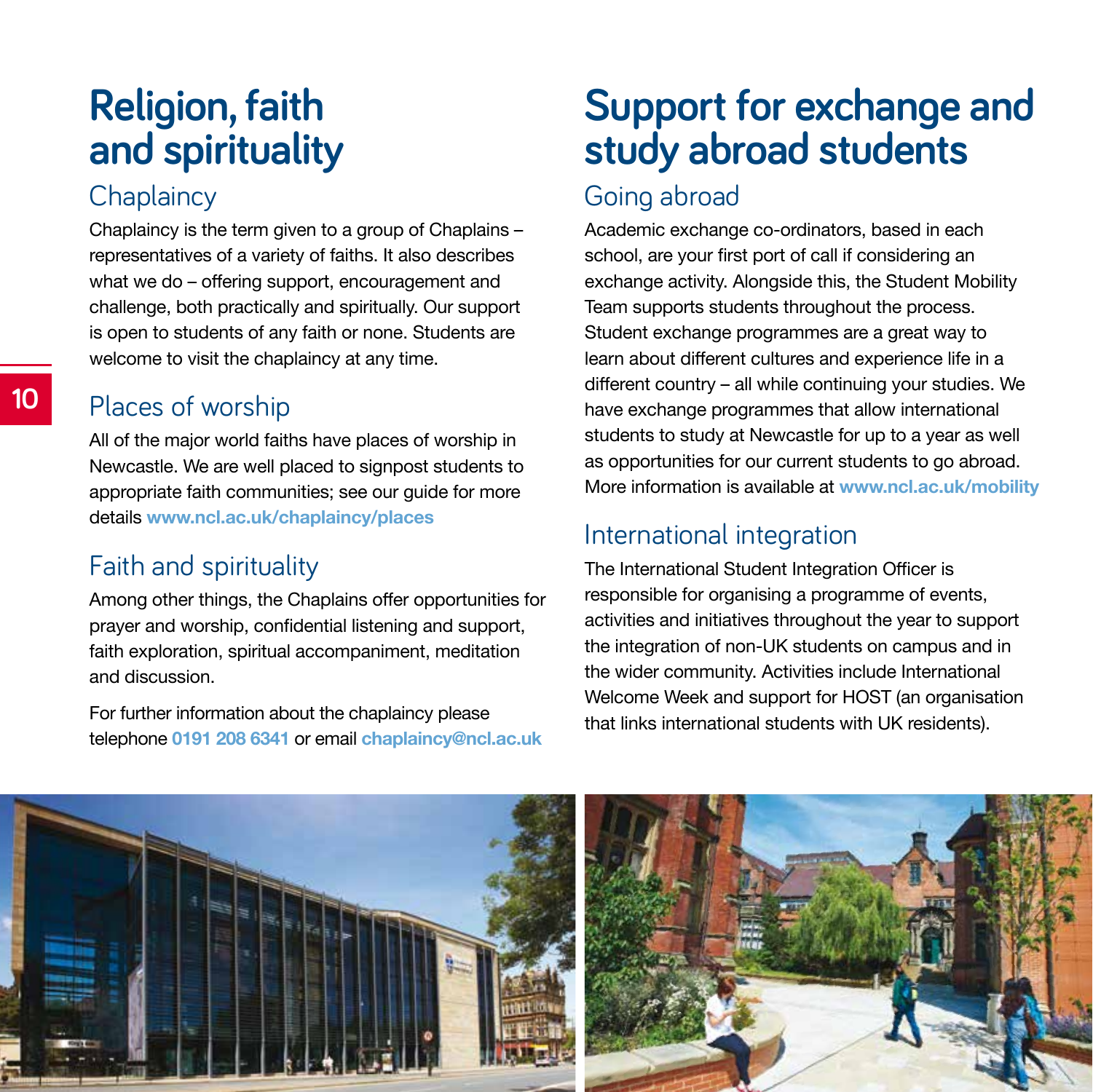

# **Student Wellbeing events**

We run a number of events to help with the transition to university life and to support you whilst here, including an orientation programme specifically for mature students, an information event for students who are parents and an awareness-raising session on meningitis. We also provide a programme of events if you're staying in Newcastle over the Christmas period. For more details, visit **www.ncl.ac.uk/students/wellbeing**

# **Healthcare**

All new students must register with a local GP as soon as possible after arriving in Newcastle. Go to **www.nhs.uk** to find your nearest GP or dentist. A range of health information is available at **www.ncl.ac.uk/ students/wellbeing** including an explanation of healthcare for international students and information on who to contact in an emergency outside normal working hours. Please note that all students should have received the Men ACWY vaccine (which protects against meningitis and septicaemia), if you have not, please contact your GP.

## **Other support for students at Newcastle**

**Academic Exchange Co-ordinators:** responsible for providing you with the academic advice to make sure that your exchange activity meets the requirements of your degree programme. **Contact your school for further information.**

**Accommodation Service:** residents are supported by on site staff during the day; an emergency out-ofhours service is provided by Accommodation staff and University Security staff when offices are closed. Web: **www.ncl.ac.uk/accommodation**

**Visa and Immigration Team:** answering visa queries from prospective and registered non-EEA students. Web: **www.ncl.ac.uk/international/visa**

**Student Advice Centre:** advice, guidance, information and representation on academic, finance and housing issues, as well as legal information, employment, health and consumer. Tel: **0191 239 3979**

**Students' Union:** includes a team of Sabbatical Officers and Part-time Officers who represent students and offer support on a range of issues. Tel: **0191 239 3917**

**Nightline:** student-run listening service providing emotional support and information, open every night during term time by phone (8pm-8am) and IM (8pm-midnight). Tel: **0191 261 2905** Web: **www.nusu.co.uk/nightline** 

**Security:** available 24 hours a day, 7 days a week for emergencies on campus and if worried about your own safety or a fellow student (including physical and mental health concerns). Tel: **0191 208 6817**

For details of external support and out of hours help, visit **www.ncl.ac.uk/students/wellbeing**